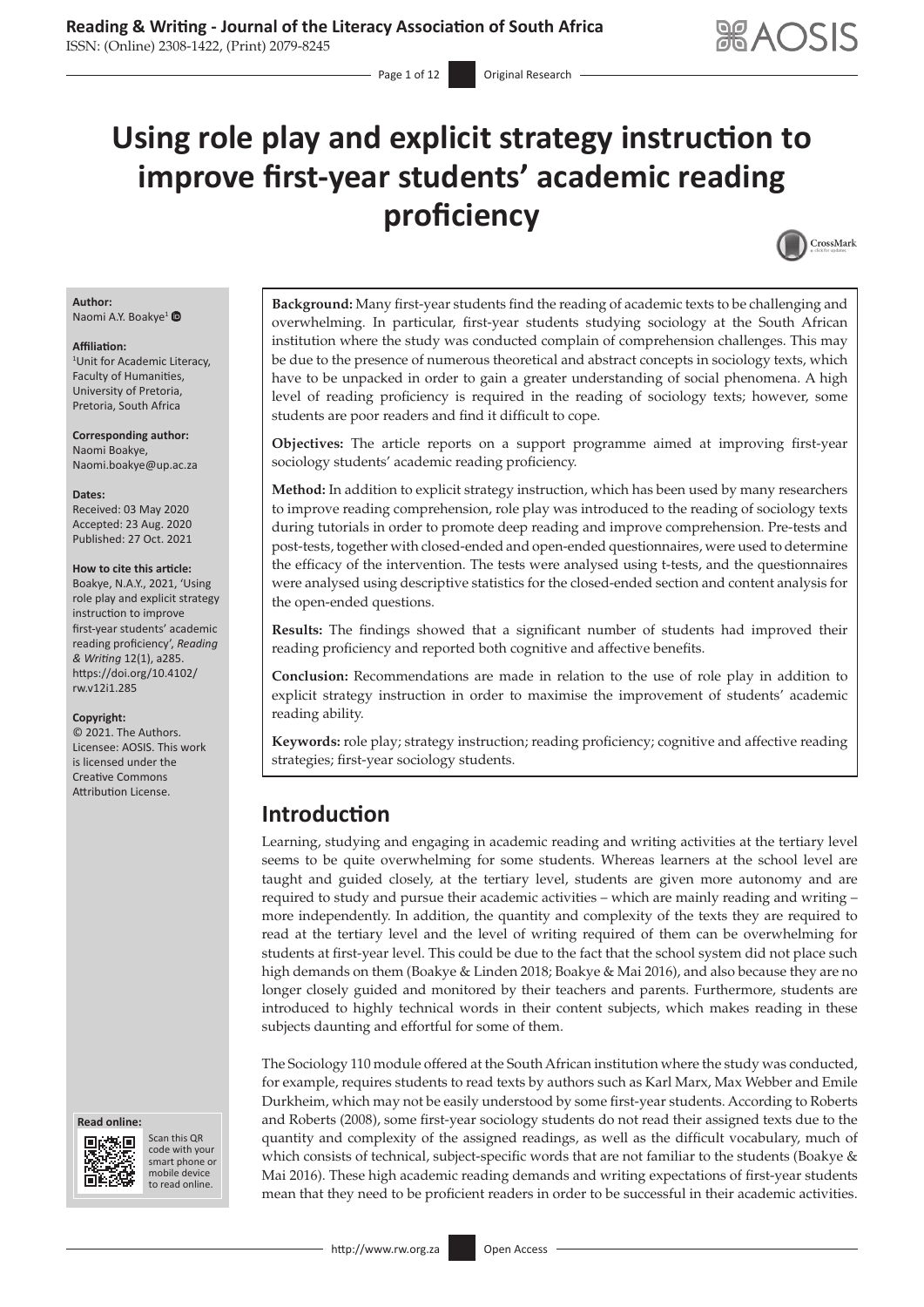The situation is more complex for students from low socioeconomic status backgrounds who have not had adequate exposure to texts at home or at school and are disadvantaged in their reading ability, and consequently in their academic performance (Taylor & Yu 2009).

Reading instruction has therefore become an important avenue to improve students' reading proficiency and academic performance. Teaching students reading strategies and making them aware of efficient reading techniques have constituted an important approach to improving their reading ability. The approach of many support programmes has been to teach cognitive and metacognitive reading strategies, considering that the use of appropriate reading strategies results in reading comprehension (Aghaie & Zhang 2012; Anderson 1991; Bruen 2017; Cohen 2011; Graesser 2007; Mokhtari & Sheorey 2002; Oxford 1990, 2011). However, reading efficiency may be limited without high affective levels and the ability to transfer skills. This study extends the teaching of strategies to include role play through which students engage in the discussion of sociology texts to increase motivation and improve strategy use. As explained by Eghlidi, Abdorrahimzadeh and Sorahi (2014), students who engage in problem-solving activities increase their reading comprehension. Ilustre (2011) found that of the three subscales of metacognitive reading strategies used in her study (global, support and problem-solving), only problem-solving strategies correlated positively with text comprehension. Students who reported to be using problemsolving reading strategies obtained relatively higher scores in the reading tasks (Ilustre 2011). Thus, she concludes that problem-solving reading strategies contribute to text understanding (Ilustre 2011). The role play technique included in the reading programme was to enable students to apply cognitive and metacognitive strategies they had been taught in class to their assigned roles to solve comprehension problems and to increase their affective reading levels.

In addition, role play as a teaching technique has been found to increase motivation, interest and engagement (Erturk 2015; Samsibar & Naro 2018; Science and Engineering Research Council [SERC] 2018). For students from low socio-economic status backgrounds who have had limited exposure to texts and may therefore have low affective levels and poor cognitive and metacognitive strategy use, this cognitive-affective approach is even more important for improving their reading comprehension. Such students usually face comprehension challenges. However, the combined approach has not been used in a focused way in reading programmes. The study therefore sought to improve first-year students' reading proficiency using a combined approach of cognitive strategies and role play discussions.

The following questions were therefore posed for the study:

To what extent will an intervention of reading comprehension strategy instruction through role play improve students' reading of academic texts?

- Will the use of role play in reading comprehension strategy instruction influence students' affective reading levels and strategy use?
- What are students' opinions on the use of role play in a reading comprehension strategy instruction?

## **Literature review**

### **Reading strategies and reading comprehension**

Various factors that influence reading proficiency have been identified by researchers, but of the four major factors that need to be considered (the reader, the text, the goal and the strategies), strategies used by learners for comprehension seem to be the single most important (Grabe & Stoller 2011; McNamara 2007). Reading strategies are defined by Brown (2007:119) as the 'specific methods of approaching a problem or task'. Karami (2008) takes this further and defines reading strategies as the conscious, internally variable psychological techniques aimed at improving the effectiveness of, or compensating for the breakdowns in, reading comprehension on specific reading tasks and in specific contexts. He highlights as important the following aspects of reading strategies: conscious, subject to change, used to address problems, context-dependent, used to improve reading performance, and used to address comprehension breakdown. Pani (2004), from another perspective, defines reading strategies as 'the mental operations involved when readers approach a text effectively to make sense of what they read'. He opines that '[g]ood readers apply more strategies more frequently … and more effectively than poor readers' (Pani 2004:356). Consequently, the use of reading strategies for comprehension differentiates poor readers from good readers (Brown 2001; Graesser 2007).

Researchers such as Chamot (2005), Alderson (2000) and Grabe (2008) point out that the distinguishing feature of reading strategies is that they are utilised consciously for comprehension. These cognitive and metacognitive reading strategies are to be used efficiently for comprehension to occur. Cognitive strategies involve activation of background knowledge, summarisation, questioning and guessing meaning from context, among others. Metacognitive strategies, on the other hand, include comprehension monitoring, repair of comprehension breakdown, and other affective influencing strategies such as matching comprehension output to reader goals and motivation (Grabe & Stoller 2011). They both involve the specific reading context, monitoring, and evaluating the success of the reading process, and are important for comprehension. As explained by Karami (2008) and other reading researchers such as Anderson (1991), Brown (2007) and Oxford (2011), the impact of these strategies on reading is conceived to be of crucial importance in any act of reading. For Brown, 'reading comprehension is a matter of developing 10 appropriate and efficient comprehension strategies' (Brown 2007:306). He identifies these strategies as follows: identifying the purpose in reading; using graphemic rules and patterns to aid in bottom-up reading, using different silent reading techniques for relatively rapid reading, skimming the text for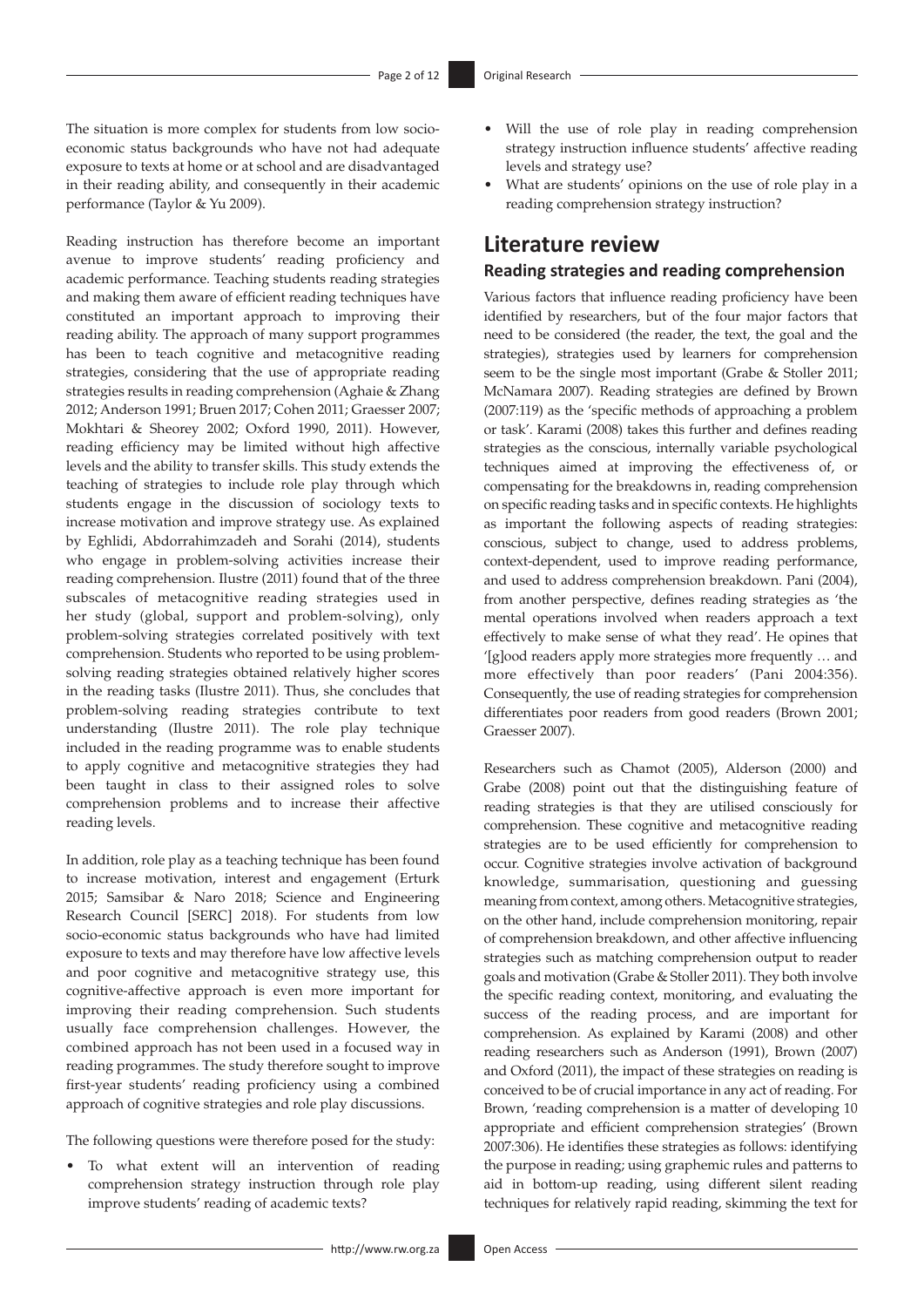main ideas, scanning the text for specific information, using semantic mapping or clustering, guessing when you are not certain, analysing vocabulary, distinguishing between literal and implied meanings, and capitalising on discourse markers to process relationships.

Lau (2006), on the other hand, cites five characteristics of poor readers:

- 1. They do not know how to construct the main ideas and macrostructure of the texts.
- 2. They are not familiar with the text structure and do not make use of it to organise the main ideas.
- 3. They have little prior knowledge and do not know how to activate their knowledge to facilitate text comprehension.
- 4. They have difficulties in drawing inferences to achieve an in-depth understanding of the texts.
- 5. They lack metacognitive ability, are not aware of the problems that emerge during reading and do not know how to monitor their reading process.

These characteristics of poor readers were found in Pretorius' (2000) study of first-year psychology and sociology students. She found that the majority of the students could not draw inferences to obtain an understanding of the texts and that poor readers from low socio-economic status backgrounds lacked the metacognitive ability to evaluate their comprehension and address gaps accordingly. Poor readers rated their reading ability as better than it really was, as they lacked the metacognitive ability to identify their lack of knowledge (Pretorius 2000). Thus, instruction on cognitive and metacognitive strategies would help improve students' use of strategies and awareness or the lack thereof.

Various empirical investigations have been conducted on the benefits of reading strategy instruction. Wright and Brown (2006) investigated the impact of explicit strategy instruction on the reading comprehension of students of Spanish or French as a foreign language. The authors concluded that although the results indicated that the participants' awareness of some strategies and their ability to reflect upon their reading did increase, other strategies seemed more difficult to acquire. They also pointed out that some students faced difficulties in acquiring complex strategies. The fact that some students found some strategies challenging even after strategy instruction indicates that the teaching of strategies alone may not provide optimal benefits.

The use of strategies after they have been learned is influenced by various factors. For example, it is claimed that there is a close relationship between strategy use and motivation or the goal of reading. In other words, students' use of appropriate reading strategies is influenced by their level of motivation (Guthrie & Wigfield 2000). The higher the motivation and the more important the goal, the more learners utilise appropriate and correct strategies (He 2008; Wigfield et al. 2014). He (2008) investigated the effect of the goal of reading and motivation on the students' utilisation of strategies. The results indicated that the participants with stronger goals

generally performed better in the use of strategies and in reading than those with the same proficiency levels but weaker goals and motivation for reading.

Thus, although the literature indicates enormous benefits to the use of strategies for efficient reading, there are other factors, such as affect operationalised as the goal of reading, reading motivation, engagement and reading self-efficacy, among others, that are of equal importance. Reading motivation is an affective stance that refers to an individual's personal goals, values and beliefs with regard to the topics, processes and outcomes of reading (Guthrie & Wigfield 2000). Reading motivation captures the individual's thoughts and feelings, whereas reading engagement refers to the individual's actual involvement in reading, which is reflected in behaviour, affect or cognition (Guthrie, Wigfield & You 2012). Reading self-efficacy refers to students' expectation about their own achievement of a reading task and the confidence they have in being able to successfully complete a reading task (Ferrara 2005; Schiefele et al. 2012). Research has shown that students with high reading self-efficacy levels are generally active and more successful readers than students with low self-efficacy (Schiefele et al. 2012).

These affective factors of motivation and self-efficacy are also involved in the application of strategies. Motivated students tend to have high self-efficacy and use appropriate strategies to achieve better comprehension of texts (Yang et al. 2018). Barber and Lutz Klauda (2020), reflect on reports by OECD (2010), and Scheifele et al. (2012) to conclude from their studies that across grade levels as well as ethnic and cultural backgrounds, motivated students show better reading comprehension, higher self-efficacy and general reading achievement. There is therefore a need to extend the teaching of strategies to include techniques such as role-play to increase motivation and self-efficacy in order to maximise the use of strategies to achieve comprehension and improve reading proficiency.

## **Role play as a teaching technique**

Role play is the practice of having students take on specific roles and act them out in a case-based scenario for the purpose of learning course content or understanding complex or ambiguous texts (Suobere & Eniekenemi 2017). This teaching technique allows students to explore realistic situations by interacting with their peers in a managed way in order to gain experience and try different reading strategies in a supportive environment (Glover 2014; Budden 2006). Role play could involve dramatisation, simulation, games or demonstrations of real-life situations on any topic (Erturk 2015:1). As a teaching technique, it is perceived as an excellent tool for engaging students and allowing them to interact with their peers as they try to complete the reading task assigned to them in their specific roles. Using role play as a teaching technique enables students to become more engaged, as they respond to the text from the perspective of their assigned role. A SERC document lists several benefits of role play as a teaching technique (SERC 2018). For example, role play allows students to apply content in a relevant, real-world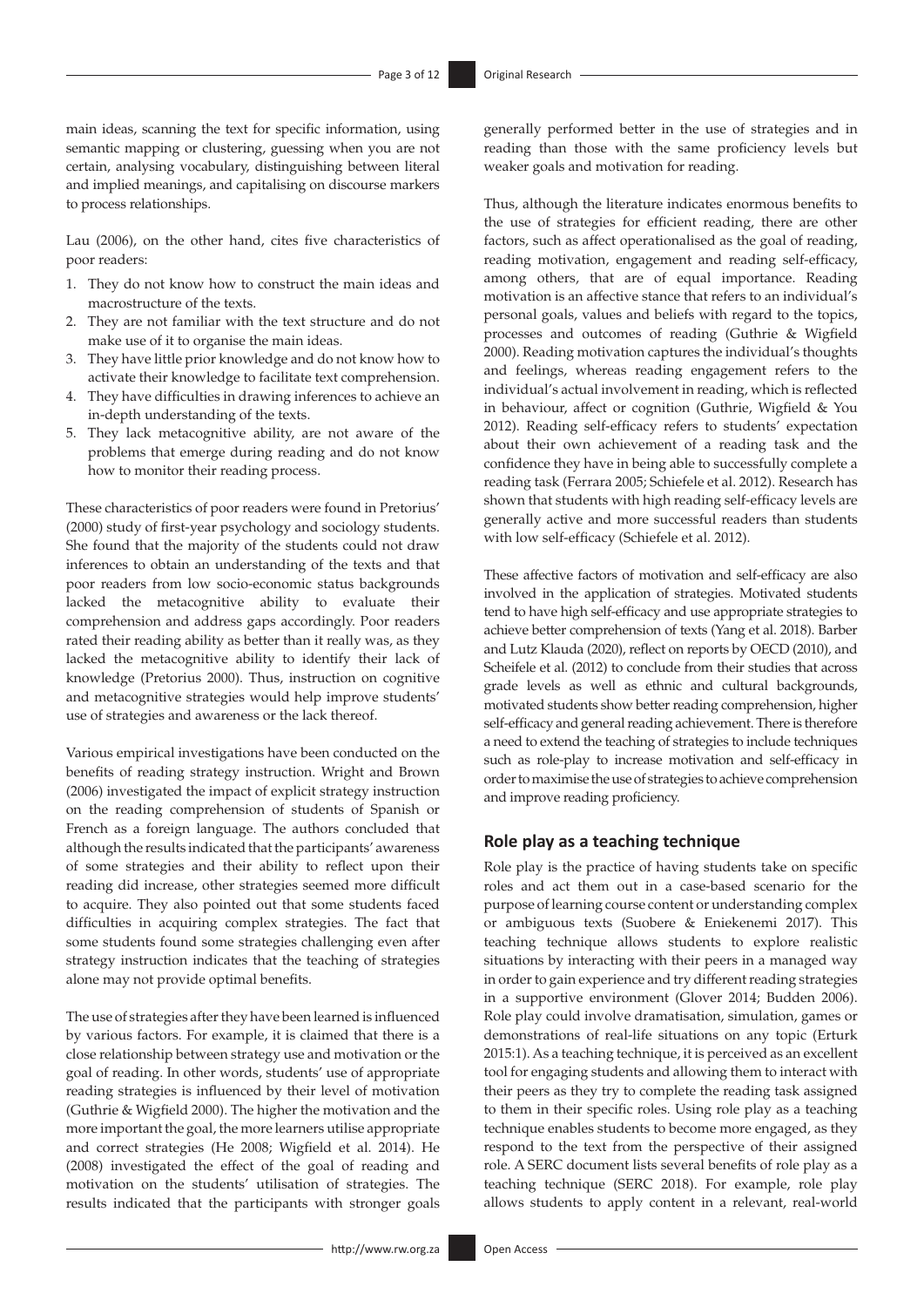context and enables them to break away from their normal self-imposed limitations or boundaries. In addition, students can think beyond the confines of the classroom setting and see the relevance of the content for handling real-world situations. Another advantage of role play is that it enables the instructor and students to receive immediate feedback regarding students' understanding of the content. Furthermore, this teaching technique enables students to engage in higher-order thinking and learning of content in a deeper way (SERC 2018). A typical benefit of role play is that students claim to remember their role in these scenarios and the ensuing discussion long after the semester has ended (SERC 2018).

Researchers who study role play such as Samsibar and Naro (2018), Erturk (2015), Glover (2014), and Chesler and Fox (1966) recommend that steps should be followed when engaging students in role play. The SERC document provides three basic steps: the instructor should offer relevant scenarios to students, give students time to complete tasks, and find a way to process students' deliberations (SERC 2018). The first step involves what students should do, including informational details relevant to decision-making in the role and a task to complete based on the information. The second involves the actual performing of the task. The document suggests that this could be done individually, in pairs or in groups. The third step is to find a way to assess the students' output. Although there are many benefits to role play as a teaching technique, the facilitator must make sure that all students participate and are truly engaged. Solutions such as awarding grades and making students present to the whole class, or even making students aware that the final examination will include questions pertaining to the role play, are given to counteract the challenge of student apathy.

Budden (2006) provides further benefits of role play and points out that incorporating it into class activities adds variety, a change of pace and provides opportunities for increased language use. He adds that it is a lot of fun and motivating for students. Furthermore, it affords the quieter students the chance to express themselves in a more forthright way (Budden 2006). According to Glover (2014), the world of the classroom is broadened to include the outside world, thus offering a much wider range of language opportunities and providing authentic situations for the students to operate in. The teacher is mainly a facilitator, but can sometimes be a spectator and a participant as the situation demands. The teacher may give students specific instructions or guidance on how to act or what to say (Glover 2014).

Samsibar and Naro (2018) used role play to teach students English conversation and to increase their motivation. They found that there was a significant difference in students' motivation to speak English and concluded that role play was effective in improving students' motivation in English conversation.

The current study used role play together with strategy instruction to provide students with authentic scenarios, to increase their motivation and self-efficacy, and to enable them to engage in reading in a fun way. The study also sought to enable students to actually read their texts and apply deep reading using higher-order thinking and appropriate strategies to achieve comprehension and improve reading proficiency.

## **Theoretical framework**

The study was based on Guthrie and Wigfield's (2000) engagement framework, which explains that reading comprehension and improved reading proficiency are based on engaged reading. The framework posits that reading is undertaken not because the reader can undertake the activity but because they are motivated to do so (Guthrie & Wigfield 2000). Thus, if students are motivated to read, they will do so more often and achieve better outcomes. They argue that underlying all reading development is the affective. Thus, reading instruction should be undertaken to improve both cognitive and affective reading levels as the two have a bidirectional relationship (Guthrie & Wigfield 2000). They recommend that teaching of reading strategies should be undertaken in a way that increases affective attributes, such as reading motivation and self-efficacy.

By developing these affective attributes in conjunction with explicit reading instruction, such as strategy use and vocabulary instruction, a holistic and more intensive development is achieved. Guthrie and Wigfield (2000) further argue that the two-pronged reading instruction approach provides students not only with strategies, but also with affective support, such as self-efficacy and motivation to undertake the reading activity. In addition, the affect also promotes engagement in reading, which is important because it promotes deep reading and thus better comprehension. This resonates with Roberts and Roberts's (2008) argument that the lack of comprehension of sociology texts by students is due to the fact that most students engage in surface reading. They recommend deep reading to promote comprehension, especially with sociology texts. They lament that students' inability to engage in deep reading, leads to their experiencing reading comprehension challenges with texts that require critical thinking for comprehension. An important implication of the framework is that reading interventions should focus on enhancing reading motivation along with reading strategies. Guthrie and his colleagues use concept-oriented reading instruction (CORI) to combine cognitive and affective reading techniques to elicit reading achievement (Guthrie, Taboada & Coddinton 2007). In this study, role play is combined with explicit strategy instruction to provide a similar effect.

Thus, the use of role play was aimed at motivating the students, enabling them to want to read and to read deeply. For Guthrie and Wigfield's (2000) framework, several teaching guidelines were proposed to improve cognitive and affective reading levels: interesting texts, real-world activities,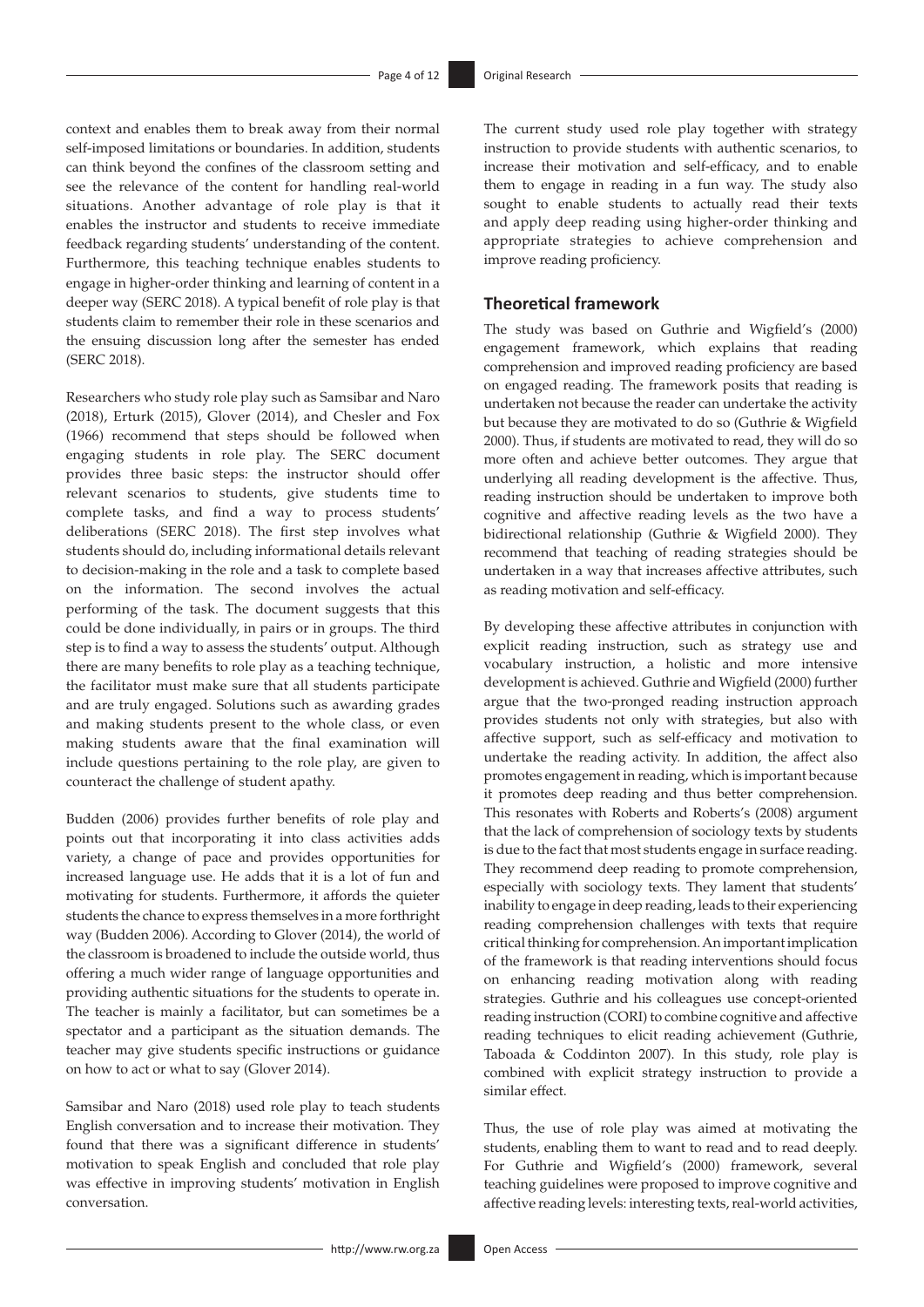strategy instruction, autonomy, teacher support and collaboration. This study applied strategy instruction and role play, as role play encompasses the majority of the instructional techniques listed in Guthrie and Wigfield's framework, such as autonomy, authenticity, teacher support and collaboration. Role play activities were envisaged to increase students' motivation, while strategy instruction provided competence and built self-efficacy.

## **Methodology**

The study used both quantitative and qualitative research methodologies and therefore fits into a mixed methods design. Using both quantitative and qualitative methods enabled the researcher to obtain statistical results and verbal data to evaluate the intervention. The verbal data provided more insight into the efficacy of the intervention. According to Creswell and Garrett (2008:321), a mixed methods approach provides greater insight and leads to a better understanding of the research problem. The study also adopted a one-group pre-test-post-test design, which is a quasi-experimental research design in which the same dependent variable is measured in only one group of participants before and after treatment (Axelrod & Hayward 2017).

### **Participants**

The participants for the study were first-year Sociology students at a South African university. The students were from different faculties and the majority of them were taking Sociology as an ancillary subject to fulfil a requirement of their respective programmes. The ages of the students were not specifically elicited, but first-year students used in another study at the same institution were between 17 and 21 years (Boakye 2017). The number of students from each faculty were not determined, but the faculties represented are Engineering, Built Environment and Information Technology (EBIT), Economic and Management Sciences (EMS) and Humanities. There were 593 students registered for the first-year Sociology module, but only 366 were involved in the pre-test, 255 in the posttest and 193 in both tests. Since the data were collected during tutorials, only students who attended tutorials during the week of data collection participated. Thus, poor tutorial attendance, attrition rates (as some students drop out of a module before the end of the semester), and other issues may have contributed to the reduced numbers, especially in the post-test.

### **Instruments**

Two main instruments were used to assess the effect of the combined role play and strategy instruction approach to tutorials. These were the test for academic literacy levels (TALL) to determine the students' pre-test and post-test performance, and a closed-ended and open-ended questionnaire to determine the students' views on the combined approach. The TALL comprised six sections (scrambled text or sequencing, academic vocabulary, graphic and visual information, text types or identification of genres, understanding texts or comprehension, and grammar and text relations) (ICELDA 2017). The TALL is compiled by ICELDA and has been shown to be highly valid and reliable in testing students' academic literacy (Le, Du Plessis & Weideman 2012). Although the TALL is based on an academic literacy construct, it essentially assesses reading proficiency, as sections such as sequencing, understanding text type, understanding academic vocabulary, understanding texts or comprehension, and grammar and text relations are all reading-oriented.

The questionnaire was adapted from Boakye (2017) to suit the context of the Sociology students. The pre-intervention questionnaire comprised questions on reading self-efficacy (14 questions) and reading strategies (13 questions). The post-intervention questionnaire consisted of 10 self-efficacy questions and nine strategy-use questions in relation to the intervention. Because the post-intervention questions related specifically to the intervention, they were not correlated with the pre-intervention questionnaire and are discussed separately. The open-ended question in the post-intervention questionnaire sought to elicit students' opinions on the intervention.

## **Procedures and data collection**

Ethical clearance for the study was obtained from the Faculty of Humanities of the institution where the study was conducted. The students completed informed consent forms before they wrote the academic reading and literacy test (TALL) and answered the questionnaire at the beginning of the first semester. The pre-test was written during their lecture time but the questionnaires were answered during tutorials. After the 12-week intervention of 50 min a week, during their last lecture of the semester, the students wrote the post-intervention test and completed the closed-ended and open-ended questionnaire during the last tutorial.

#### **The intervention**

After the pre-test and pre-intervention questionnaire were completed, an intervention was undertaken, which involved teaching students reading strategies using SQ3R (survey, question, read, recall, review). Lau's (2006) characteristics of poor readers, as listed above, were taken into consideration, and strategies taught were aimed at addressing those issues. Reading strategies such as pre-reading, skimming, applying background knowledge to understand what was read, inferencing, predicting, monitoring comprehension, and repairing any misunderstandings were explained to students with some practice exercises using excerpts from texts by Karl Marx, Emily Durkheim and Max Webber. Students were then put into groups of six and given their individual roles by the group leader. The roles consisted of reading assignments: *predicting* and surveying information, raising *questions*, dealing with the difficult *vocabulary* in the text, *clarifying* by explaining the information in the text, *connecting* the information to real-life issues, and *summarising* and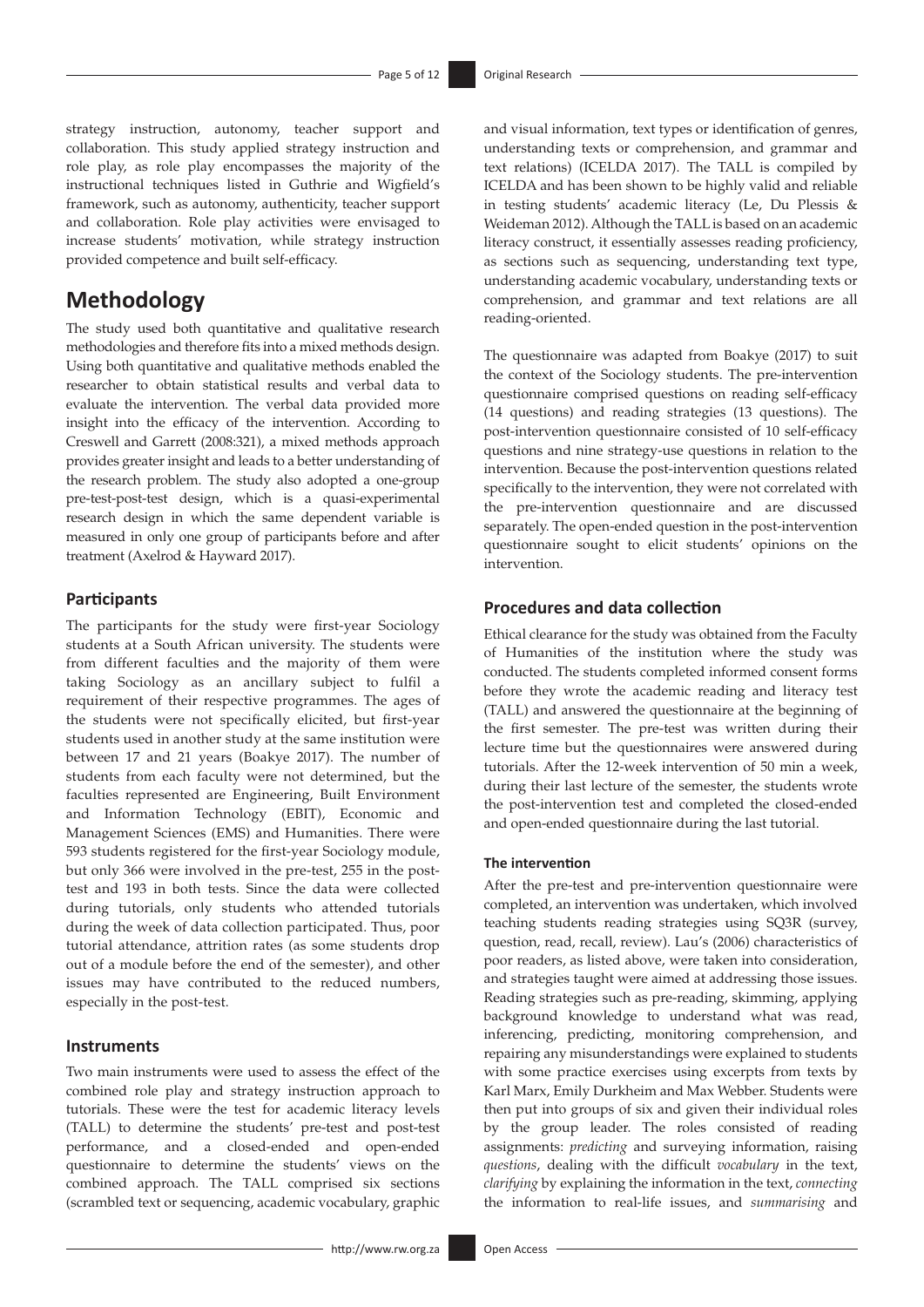paraphrasing the information (Stricklin 2011). Students were given a name for each role: Paula the *predictor*, Quinn the *questioner*, Clarence the *clarifier*, Connie the *connector*, and Sammy the *summariser* (Stricklin 2011). Vonny *vocabulary* was included to bring the number of roles to six. Given the importance of providing students with guidelines during role play activities (Erturk 2015; Glover 2014; SERC 2018), the tutors explained and wrote out the roles for the students. For example, for Quinn the questioner guidelines included prompts such as:

I don't understand why ... Why?

How do these two situations compare?

What are the text features telling me?

What is important in this text?

Do I agree with this?

I wonder what will happen if …?

Were the initial predictions right?

What are the possible problems and what are the possible solutions?

Students playing the role of Quinn the questioner were to raise questions such as those listed above in relation to the text they were asked to read and provide answers in a group discussion during tutorials. As indicated by the SERC (2018) document, role play discussions can be done in pairs or in groups.

In addition to the tutorials, the students attended 2-h lectures twice a week where the lecturers presented and introduced the texts. In such a big group, many students find it difficult to follow the lecture and understand the texts. Reading on their own does not help either, as the majority of students reported in a separate study that they hardly read the texts because they found them difficult and could not understand (Boakye & Linden 2018; Boakye & Mai 2016). The tutorials consisted of smaller groups of 25 students each and were managed by postgraduate students as tutors. It is within these tutorials that students are supposed to be assisted and supported for the Sociology module. However, students were not reading the texts because they found them difficult to understand. Thus, the intervention was aimed at assisting and supporting students in reading and understanding the texts, improving their reading proficiency, and enabling them to be successful in the module, and hopefully transfer the skills to other modules. The post-test and post intervention questionnaire data were to determine the effectiveness of the tutorial support.

#### **Data analysis**

The pre-test and post-test results were analysed using paired *t*-test to determine any differences in the students' performance and to answer research question 1 (To what extent will an intervention of reading comprehension strategy instruction through role play improve students' reading of academic texts?). The pre-intervention questionnaire was analysed using descriptive statistics to

determine the students' affective reading levels (motivation and self-efficacy) and strategy use. Thereafter, the postintervention questionnaire was analysed using descriptive statistics with Cronbach's alpha to determine the students' responses to the intervention and assess its efficacy. The open-ended questions were analysed using content analysis based on emerging themes. The questionnaire responses were used to answer research question 2 (Will the use of role play in reading comprehension strategy instruction influence students' affective reading levels and strategy use?) and research question 3 (What are students' opinions on the use of role play in a reading comprehension strategy instruction?).

## **Findings**

Although there was no control group (to allow all the students to benefit from the intervention), the pre-test and post-test results were analysed using paired *t*-test to show any differences and determine to what extent role play and strategy use had influenced students' reading proficiency, if at all.

### **Test results**

The findings of the test results are presented to give an indication of the students' performance. The results show that, on the whole, the students' performance in the pre-test was at average level (at risk), and below average (extremely at risk) for some sections of the test, whereas the performance increased for the post-test (low risk). The results are interpreted in line with the TALL analysis (UAL 2015). The pre-test and post-test results, with means and standard deviations, are given in Table 1.

The means and standard deviations of the pre-test show that students had challenges with academic vocabulary and understanding text types, as the means for those two sections were lower than other sections: 11.54 out of 20 and 25.71 out of 46. This indicates that students may be having problems with reading comprehension, as vocabulary and understanding of texts together enable comprehension. The total mean of the pre-test, which was 55.63, and the wide standard deviation of 19.91 also indicate that some students were at a low competency level and may have been experiencing reading comprehension challenges.

The descriptive statistics of the post-test, with means and standard deviations, show that there was some improvement in the students' reading ability. The total mean was 61.15, which is an improvement on the pre-test mean of 55.63. The means for the different sections also showed that there have been improvements in the students' reading ability. Understanding text types and academic vocabulary, which were low in the pre-test, were now above 50% (12.88 out of 20 and 27.79 out of 46) in the post-test.

Although the means show improvement, a paired t-test analysis was performed to determine the statistical significance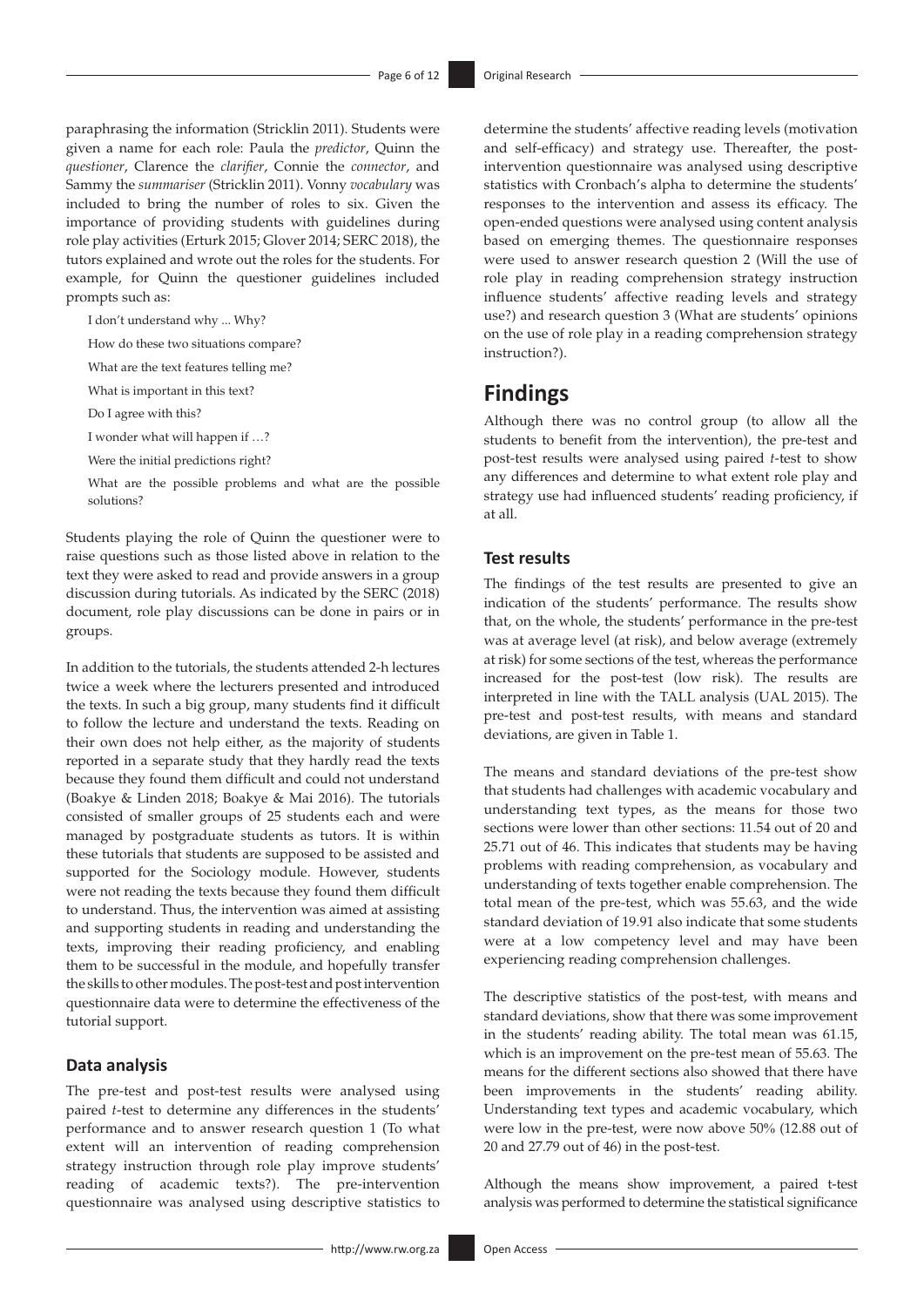**TABLE 1:** Pre-test and post-test descriptive statistics.

| <b>Sections</b>                |              | Pre-test |       |                           |                       |       | <b>Total marks</b>        |                |     |
|--------------------------------|--------------|----------|-------|---------------------------|-----------------------|-------|---------------------------|----------------|-----|
|                                |              | N        | Mean  | <b>Standard deviation</b> | <b>Standard error</b> | Mean  | <b>Standard deviation</b> | Standard error |     |
| Scrambled text                 | Section 1    | 193      | 3.44  | 1.776                     | 0.128                 | 3.91  | 1.407                     | 0.101          |     |
| Academic vocabulary            | Section 2    | 193      | 11.37 | 4.725                     | 0.340                 | 12.88 | 4.438                     | 0.319          | 20  |
| Graphic and visual information | Section 3    | 193      | 4.70  | 2.009                     | 0.145                 | 4.85  | 1.989                     | 0.143          | 8   |
| Text type                      | Section 4    | 193      | 3.62  | 1.482                     | 0.107                 | 3.96  | 1.305                     | 0.094          |     |
| Understanding texts            | Section 5    | 193      | 25.71 | 11.271                    | 0.811                 | 27.79 | 10.438                    | 0.751          | 46  |
| Grammar and text relations     | Section 6    | 193      | 6.80  | 5.044                     | 0.363                 | 7.75  | 5.258                     | 0.378          | 16  |
| All sections                   | <b>Total</b> | 193      | 55.63 | 19.913                    | 1.433                 | 61.15 | 18.856                    | 1.357          | 100 |

**TABLE 2:** Paired t-test analysis of sections in the pre-tests and post-tests.

| Section          | Mean  | <b>Standard deviation</b> | Standard error mean | $\boldsymbol{T}$ | $df$ | $p$ -value | Cohen's d |
|------------------|-------|---------------------------|---------------------|------------------|------|------------|-----------|
| Section 1        | 0.472 | 1.947                     | 0.140               | 3.364            | 192  | 0.001      | 0.242     |
| Post-test        |       |                           |                     |                  |      |            |           |
| Pre-test         |       |                           |                     |                  |      |            |           |
| Section 2        | 1.513 | 3.667                     | 0.264               | 5.731            | 192  | 0.000      | 0.413     |
| Post-test        |       |                           |                     |                  |      |            |           |
| Pre-test         |       |                           |                     |                  |      |            |           |
| <b>Section 3</b> | 0.155 | 1.836                     | 0.132               | 1.176            | 192  | 0.241      | 0.085     |
| Post-test        |       |                           |                     |                  |      |            |           |
| Pre-test         |       |                           |                     |                  |      |            |           |
| Section 4        | 0.347 | 1.680                     | 0.121               | 2.871            | 192  | 0.005      | 0.207     |
| Post-test        |       |                           |                     |                  |      |            |           |
| Pre-test         |       |                           |                     |                  |      |            |           |
| <b>Section 5</b> | 2.083 | 8.031                     | 0.578               | 3.603            | 192  | 0.000      | 0.259     |
| Post-test        |       |                           |                     |                  |      |            |           |
| Pre-test         |       |                           |                     |                  |      |            |           |
| Section 6        | 0.948 | 4.372                     | 0.315               | 3.013            | 192  | 0.003      | 0.217     |
| Post-test        |       |                           |                     |                  |      |            |           |
| Pre-test         |       |                           |                     |                  |      |            |           |
| Total            | 5.518 | 11.139                    | 0.802               | 6.882            | 192  | 0.000      | 0.494     |
| Post-total       |       |                           |                     |                  |      |            |           |
| Pre-total        |       |                           |                     |                  |      |            |           |

of the improvement. The t-test showed an overall statistically significant improvement at  $t = 6.85$ ; df = 192;  $p < 0.05$ , specifically at *p* < 0.0001. Individually, each section also showed statistically significant improvement, except for section 3, as shown in Table 2. To determine the magnitude of the statistically significant difference and the extent of the improvement, a Cohen's d was applied to yield effect sizes. Effect size of 0.2 is said to be small, 0.5 medium and 0.8 large (Lakens 2013). The effect sizes for the sections were small, as they were around 0.2. However, the effect size for the overall total showed a higher magnitude above 0.4 (*t* = 6.882, df=192,  $p < 0.001$ , effect size = 0.494). Cohen's d effect size for each section is provided in Table 2.

The small to medium effect sizes may be due to the short duration of the intervention, as it lasted for only 12 weeks. A longer duration of a year may yield larger effect sizes. A calculation of the correlation coefficient was positive and yielded a large difference (0.836) for the post-test–pre-test total  $(r = 0.836, p < 0.001)$ .

Although the means of the pre-tests and post-tests showed improvement, the statistically significant results strengthen the improvement of the students' reading proficiency. This improvement could be attributed to the positive effect of the tutorial approach. However, this outcome is presented with

caution as there was no control group. Due to the absence of a control group, the questionnaire was used to corroborate or disprove the test results, and responses from the closedended and open-ended questionnaires confirmed the benefits of the intervention and provided insight into students' improved reading proficiency.

## **Questionnaire results on strategy use and affective levels**

The closed-ended questionnaire consisted of questions on self-efficacy and motivation (affective) and strategy use (cognitive). Since the questions in the pre-intervention questionnaire were general, but the questions on the postintervention questionnaire were specific to the intervention, they were not directly and analytically compared. The preintervention questionnaire was undertaken to determine the students' level of reading self-efficacy and strategy use, and the post-intervention questionnaire was to determine the effectiveness of the intervention.

There was a total of 366 students for the pre-intervention questionnaires. For the 17 items under self-efficacy and motivation, the Cronbach's alpha was 0.896, which according to Hinton et al. (2004) is considered high reliability. The mean for self-efficacy and motivation was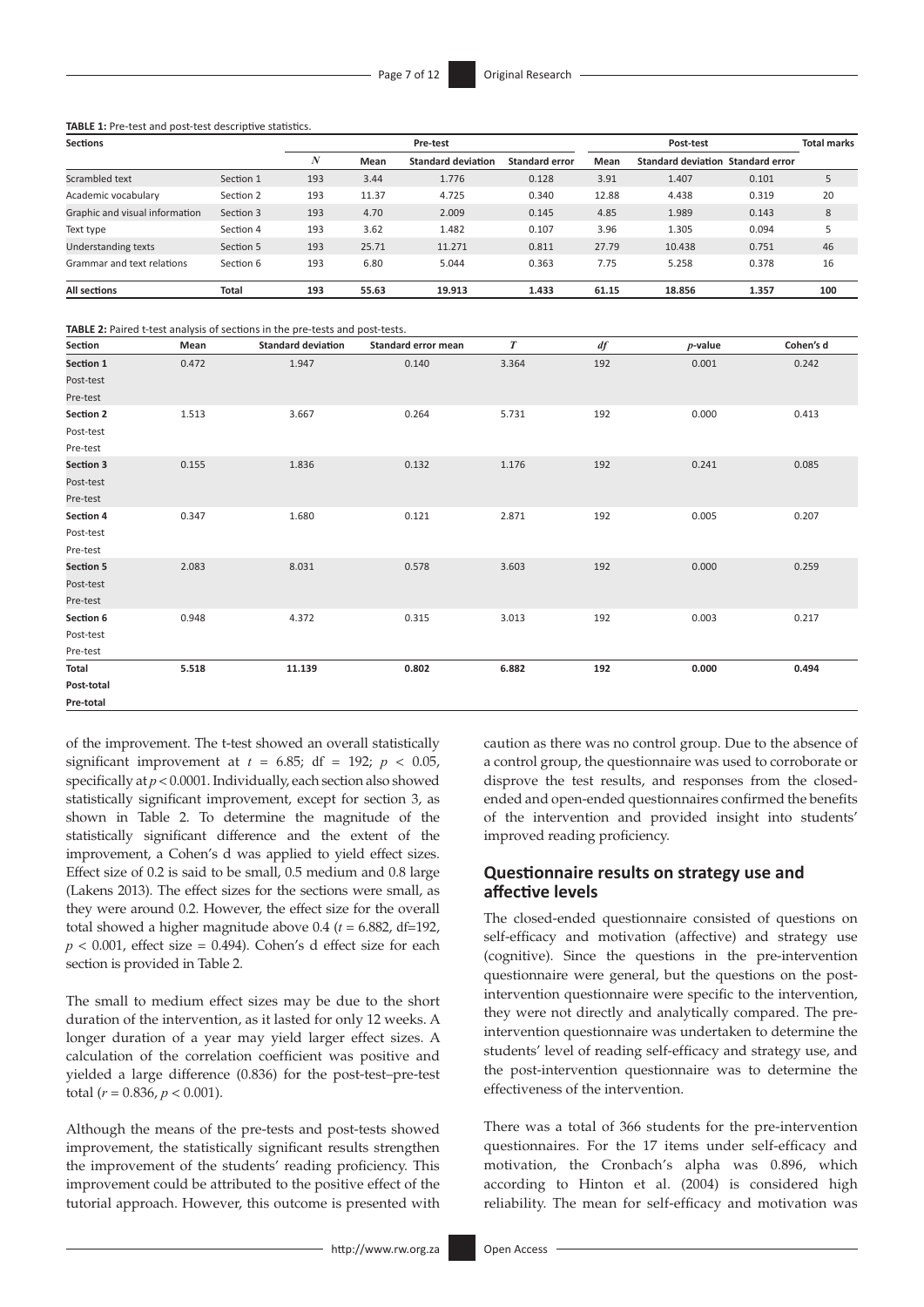3.375, which pointed to low reading self-efficacy and motivation, as the Likert scale questionnaire had 1 for strongly agree and 2 for agree, and therefore any response above 2 was considered negative.

For the section on strategy use, 14 items were analysed. For the 14 items under strategy use, the Cronbach's alpha was 0.746, which was also considered high reliability (Hinton et al. 2004). The mean was 2.229, which pointed to borderline strategy use. Although not as low as their self-efficacy, students' strategy use also needed improvement. In other words, students had low reading proficiency and low affective reading levels before the intervention was conducted.

However, the focus was more on the post-intervention questionnaire, as questions were on the intervention and the responses were to determine the effectiveness of the intervention. The four-point Likert scale was from 1 (strongly agree) to 4 (strongly disagree). A total of 255 students responded to the post-intervention questionnaire. The section on self-efficacy consisted of 10 items with a Cronbach's alpha of 0.787, which was considered high reliability (Hinton et al. 2004). The overall mean was 2.092 with a standard deviation of 0.447, indicating a majority agreement. The standard deviation of 0.447 also shows stronger cohesion compared to the standard deviation of the pre-intervention questionnaire, which is 0.645. The fact that there were virtually no negative responses to the self-efficacy questions in the post-intervention questionnaire indicates that students seemingly had higher self-efficacy, most likely emanating from the intervention, as compared to the means above 3 for the self-efficacy questions in the pre-intervention questionnaire on their general reading self-efficacy.

In relation to strategy use, there were nine items with a Cronbach's alpha of 0.836. The overall mean was 2.00, which shows that students agreed with statements without any disagreement. This seems to point to many more students using appropriate strategies, after the intervention. Table 3 shows the differences in means of the pre-intervention and post-intervention questionnaires.

Thus, the closed-ended post-intervention questionnaire also showed positive responses from the students in terms of their strategy use and affective reading (i.e. self-efficacy and motivation). The open-ended responses provided more insight into how the students' reading proficiency improved.

## **Students' opinions on the use of role play to improve comprehension**

The open-ended questionnaire was to elicit students' opinions on the use of role play and strategy instruction within a reading intervention to improve their reading proficiency. The responses shed further light on the intervention and how the students perceived it. Most of the students reported that the reading intervention improved their reading proficiency. Of the 255 students, 11 did not respond to the open-ended question. Of the 244 who responded, 91% reported understanding the texts better. Only 9% reported still having difficulty. Of the 91% who reported benefits, 38% specifically mentioned the benefit of the group discussions, which involved the role play, and 35% specifically mentioned the benefit of the strategy instruction. Although the benefits of the role play and strategy instruction are implied in the benefits of the tutorial activities in terms of improving the students' understanding of the texts and their general reading proficiency, several students directly highlighted the benefits of one or the other. In addition to comments on the role play and strategy use, of the 91% who made positive comments on the intervention, 35% specifically mentioned its benefits regarding either self-efficacy or motivation. In other words, these students mentioned an increase in their affective reading levels. Examples of these comments are presented under the following five emerging themes: understanding texts, group discussions (role play), affect (e.g. motivation and self-efficacy), and strategy use. Some examples from the 9% of the students who expressed having difficulty are also given. The questionnaires were numbered from 1 to 255 and responses are provided according to the questionnaire number.

#### **Understanding texts**

Most of the students reported that the reading intervention had improved their understanding of the texts. According to Stricklin (2011:621), the four strategies of predicting, clarifying, questioning and summarising highly increase comprehension. The following examples show how the students found it easier to understand the sociology concepts, engage in deep reading, increase their vocabulary, and engage in meaningful reading to gain understanding. For example, Respondent 20 reported that she found the concepts easier to understand and could read with more insight and understanding:

'By relating the text to current situations, I gained a better understanding. The tutorial activities enabled me to understand the authors' perspectives. I was able to 'debunk' the texts and put things in my own perspective.' (Respondent 20)

'I was able to read in depth and to understand what Sociology is all about. I can now relate them [*the texts*] to what is happening in the world, and my vocabulary has also increased. I now have a better understanding of many more words and concepts.' (Respondent 50)

'The activities have been a great help. It helped me to get a deep understanding of Sociology. It also made me want to read more. I can link the information to everyday life to make it more understandable.' (Respondent 127)

**TABLE 3:** Questionnaire responses.

| Section               | <b>Pre-intervention</b> |      |       |                                     |       |     | <b>Post-intervention</b> |       |                                     |       |  |  |
|-----------------------|-------------------------|------|-------|-------------------------------------|-------|-----|--------------------------|-------|-------------------------------------|-------|--|--|
|                       |                         | Item | Mean  | Standard deviation Cronbach's alpha |       |     | Item                     | Mean  | Standard deviation Cronbach's alpha |       |  |  |
| Reading self-efficacy | 366                     |      | 3.375 | 0.645                               | 0.896 | 255 | 10                       | 2.092 | 0.447                               | 0.787 |  |  |
| Reading strategies    | 366                     | 14   | 2.229 | 0.493                               | 0.743 | 255 |                          | 2.00  | 0.501                               | 0.836 |  |  |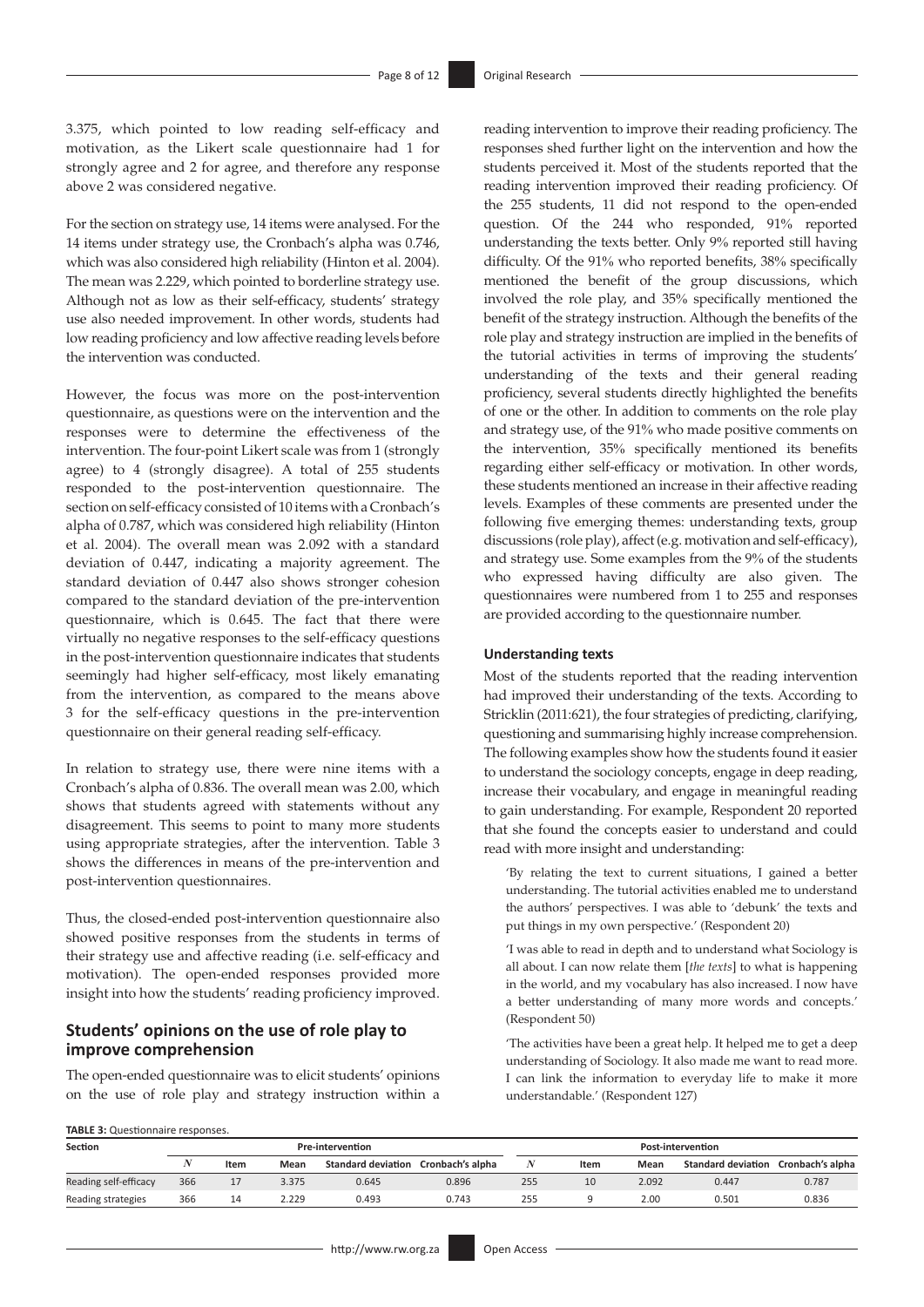'I learnt to read in greater detail, identify arguments, as well as contextualise the information.' (Respondent 147)

'It has improved my vocabulary; now when I read the articles, I read to understand the deeper meaning.' (Respondent 201)

#### **Strategy use**

The students' responses to the explicit teaching of strategies, such as pre-reading, predicting, application of background knowledge and identification of main and supporting ideas are given below. Respondent 9 reported that she obtained a better understanding because she was able to form visual images, which helped improve her reading ability:

'I learnt how to extract main ideas from the texts and I am able to visualize the texts I read and to focus on the main concepts.' (Respondent 9)

'I now try to find the main ideas in order to understand the texts. I found it easier to summarize the texts because I knew what to look for.' (Respondent 12)

'The reading strategies we were taught helped break down the article into sections and that helps when studying.' (Respondent 41)

'I could easily identify main ideas and important concepts and to summarise the texts using the reading strategies.' (Respondent 48)

'Tutorials provided me with tips [strategies] on how to read the texts and this helped me understand the texts better and engage in discussions.' (Respondent 66)

#### **Group discussions and role play activities**

Although the students' responses sometimes straddle the various sections, the following excerpts were extracted for role play and the related group discussions. The students reported that the role play activities compelled them to read the texts and participate in discussions:

'The discussions helped me to understand concepts, because I was forced to look up new words. They helped me understand Sociology, because they made me read more.' (Respondent 156)

'The tutorials had a great impact on my reading of the Sociology articles because I could engage in the discussions in my role.' (Respondent 157)

'The discussions made me to think more critically and not to look at things at face value. The summaries provided by the summariser in the group made it easier when reading the actual text.' (Respondent 177)

'Making contributions to the group helped to make my own ideas when writing. The roles of my peers also helped to explain some of the parts of the article that I did not understand.' (Respondent 189)

'Because I had to contribute in my role, it made me read the texts rather than waiting until tests or exams.' (Respondent 204)

#### **Affective reading aspects of motivation and self-efficacy**

Students' responses also reflected increased motivation and self-efficacy levels. These affective aspects influence strategy use and overall reading proficiency. Examples of the affective responses are given below to indicate the benefits of the role play strategy instruction. Students reported increased

motivation and believed in their ability to read successfully as a result of the role play activities.

#### **Motivation**

'The roles I played motivated me to read and they made me more interested.' (Respondent 31)

'I was motivated to read because I have to do the assignments and prepare for the discussions.' (Respondent 45)

'It was interesting to read and relate the information to real life so I read them.' (Respondent 80)

'The discussions and the activities during tutorials helped me to read better, and made me want to read more.' (Respondent 95)

'The tutorials were interesting and fun and motivated me to read the Sociology articles.' (Respondent 108)

'The tutorial activities have been a great help. They helped me to get a deep understanding of Sociology. It also made me want to read more. I was motivated to read frequently, and not leave reading till exam time.' (Respondent 127)

### **Self-efficacy**

'I am able to understand what I read better. And it has increased my ability to understand what Sociology is about.' (Respondent 46)

'I am more confident about my ability to read and to be able to answer questions. I can also relate the information in the article to what is happening in the world. My vocabulary has improved greatly and I understand most of the words and concepts in the articles.' (Respondent 51)

'I can understand difficult concepts and want to read the prescribed work. I am able to relate whatever I'm reading with my own ideas.' (Respondent 89)

'I am able to identify the main points in the articles, and explain and give my own examples.' (Respondent 135)

Despite the positive outcomes of the combined approach to improve reading proficiency within tutorials, a few students (9%) still had challenges with reading their assigned work. Some of these students stated: 'I don't understand what I read sometimes', 'the length of the Sociology articles made me struggle to get the main ideas', 'the tutorials and the activities did not assist me' and 'I still struggle and still need help with my work'.

The insights gained from the open-ended questionnaire responses showed that the students, on the whole, were positive about the combined approach of role play and strategy instruction. In other words, not only did the students report that they benefited from the strategy instruction by using appropriate strategies for comprehension, but the role play had also enabled them to learn from their peers, engage in deep reading, improve their affective reading levels (motivation and self-efficacy), develop independent reading and gain better understanding.

## **Discussion**

The three data sets consisting of tests, a closed-ended questionnaire, and an open-ended questionnaire all indicated positive outcomes of the intervention. The descriptive statistics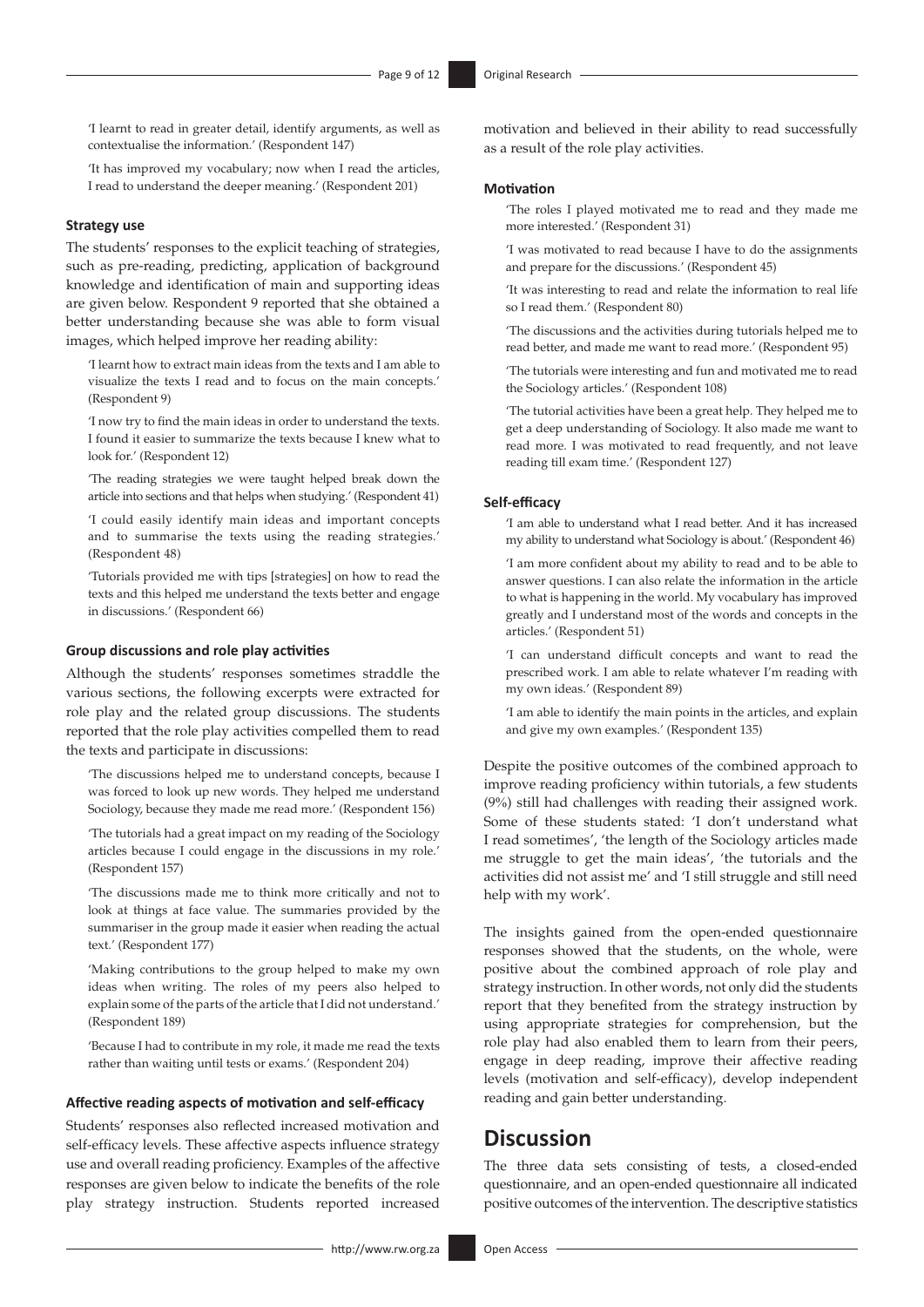of the pre-test and post-test results showed that the students' reading proficiency had improved. Furthermore, the improvement was statistically significant with small to medium effect sizes. Although there was no control, the questionnaire responses confirm the benefits in that only a few students (9%) reported experiencing challenges after the intervention. A majority of the students had positive comments, which indicated improved reading comprehension, vocabulary and strategy use, as well as higher levels of motivation and self-efficacy. According to Stricklin (2011), the strategies of predicting, clarifying, questioning and summarising increase comprehension. Students had increased their understanding of the articles, which were hitherto challenging for them. In addition, some of the students reported that understanding the texts made them read more frequently, which ultimately increased their motivation and improved their comprehension (Grabe & Stoller 2011). Furthermore, because they had to prepare for the role play discussions, they could not come to class without having read the texts. The roles they had to play, in a sense, compelled them to read. They also found the role play discussions to be fun, confirming Budden's (2006) assertion that role play is fun and motivating for students. A number of students commented on being able to relate the texts to real life, which helped to improve comprehension and make the text more meaningful. According to the SERC (2018) document, an advantage of role play is that it allows students to apply content in a relevant and real-world context. For example, the character of Connie the connector made connections between the information in the text and real-life situations, and highlighted these connections during the class discussions. Glover (2014) explains that by providing students with authentic situations to operate in, role play improves learning. Guthrie and Wigfield's (2000) engagement framework explains that the use of authentic texts and authentic situations provides a basis for engagement in reading, which promotes comprehension. Students applied reading strategies in authentic ways, as the texts used for the intervention were the same texts on which they would be assessed in the Sociology module.

Glover (2014) points out that if students have a form of evaluation attached to the role play, they gain more from it. Because the texts used for the intervention were the same texts used for the Sociology module, the students were eager to engage with the texts and perform their assigned roles.

The role play also encouraged deep reading: a number of students reported reading deeply in order to perform their roles. This confirms and aligns with the benefits of role play and engaged reading that emanates from the affective and cognitive benefits thereof (Glover 2014; Guthrie & Wigfield 2000; SERC 2018). In other words, deep reading, or engaged reading, which can only be attained if appropriate strategies are used in a motivating way (Guthrie & Wigfield 2000), had been attained by a number of students. Guthrie and Wigfield (2000) argue that engaged readers are proficient and strategic readers. Thus, when students read deeply, they are engaged and use appropriate

strategies to obtain meaning, thereby improving their reading comprehension.

Finally, a number of students reported increased and improved vocabulary use. According to Glover (2014) and Budden (2006), the world of the classroom is broadened to include the outside world during role play, thus offering a much wider range of language opportunities, increased vocabulary and improved reading proficiency.

## **Limitation**

Although the study has reported on the benefits of a combined approach of role play and strategy instruction in improving reading comprehension and reading proficiency, the findings should be considered within the limitations of the study. In addition to the challenges of a quasi-experimental design in educational research, the study had no control group. Although this is acceptable in quasi-experimental studies in cases where it is not feasible, it limits the research findings. However, this limitation was counteracted by having three data sets to compare. A similar study with a control group would strengthen the findings of this study.

## **Conclusion**

Using three data sets to determine the efficacy of the intervention, this study has shown that an approach of using role play within strategy instruction can help to improve reading comprehension. The pre-test and posttest results showed statistically significant improvement in students' reading performance, which could be attributed to the intervention. The closed-ended and opened-ended questionnaire data corroborated the results of the post-test, with a majority of the students reporting improvements in their self-efficacy, their strategy use and, most importantly, their understanding of the texts. The approach seems to have contributed to an increase in students' use of appropriate strategies, which helped to improve their reading comprehension. The role play provided an affective stance that promoted deep reading and independent reading that also contributed to deeper understanding and increased vocabulary. Furthermore, the attainment of comprehension cultivated in the students a desire to read more. It also increased their affective reading levels, which is important for engaged and deep reading. The students reported increased motivation to read and higher reading self-efficacy. However, the test results should be interpreted with caution, as the study was a one-group pre-post-test design without a control group. This article contributes to research on reading development at tertiary level and responds to the call to find innovative ways to improve students' academic reading comprehension for better academic performance.

## **Acknowledgements**

Mr Andries Masenge and Dr Andre du Plessis from the statistics department who helped with the analysis of data.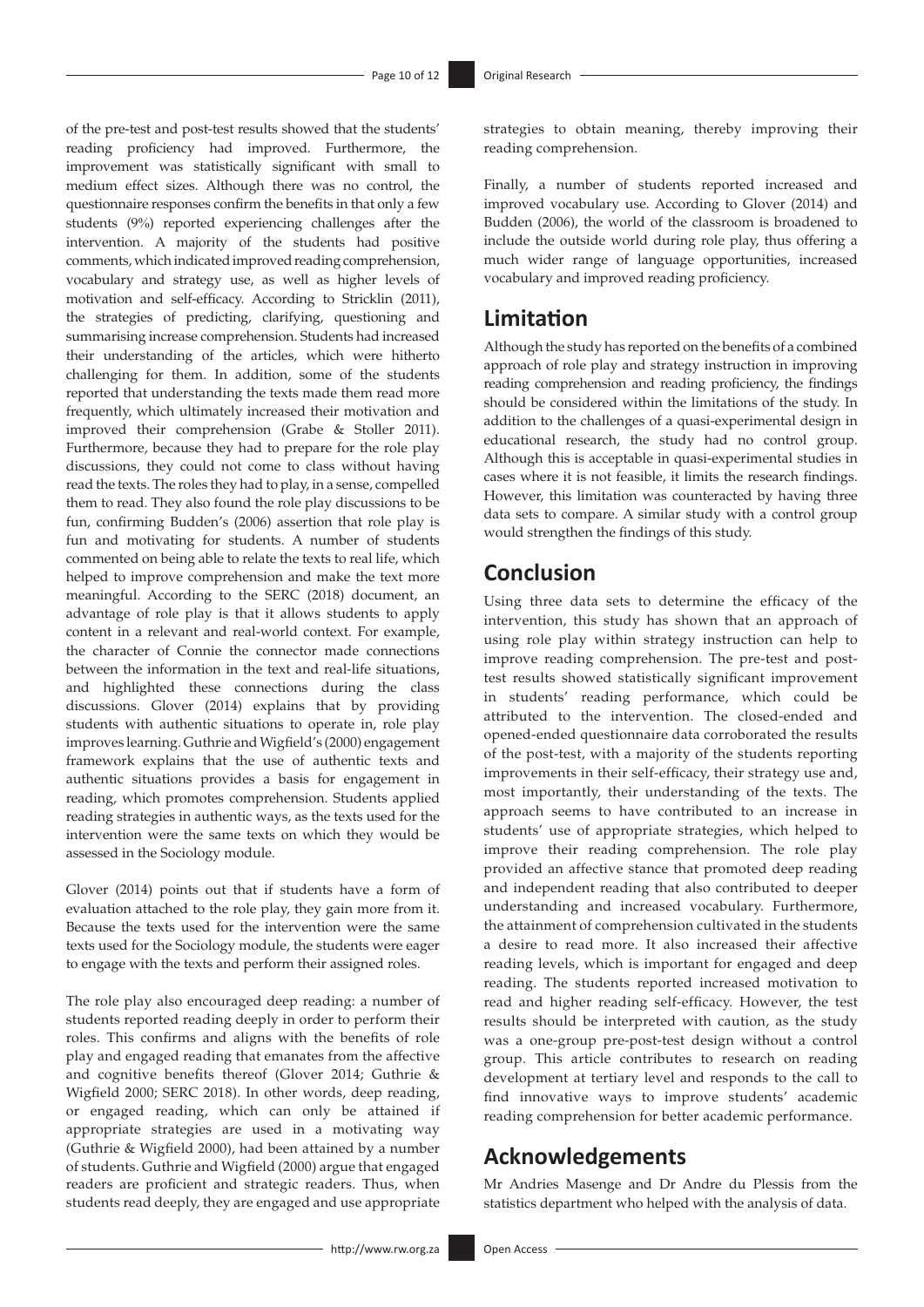### **Competing interests**

The author has declared that no competing interest exists.

### **Author's contributions**

I declare that I am the sole author of this research article.

#### **Ethical considerations**

Ethical clearance for the study was obtained from the Faculty of Humanities, University of Pretoria.

#### **Funding information**

The research was supported by the CSUR grant from the **NRF** 

### **Data availability**

Data sharing is not applicable to this article as no new data were created or analysed in this study.

## **Disclaimer**

The views and opinions expressed in this article are those of the author and do not necessarily reflect the official policy or position of any affiliated agency of the author.

## **References**

- Aghaie, R. & Zhang, L.J., 2012, 'Effects of explicit instruction in cognitive and metacognitive reading strategies on Iranian EFL students' reading performance and strategy transfer', *Instructional Science* 40, 1063–1081. [https://doi.](https://doi.org/10.1007/s11251-011-9202-5) [org/10.1007/s11251-011-9202-5](https://doi.org/10.1007/s11251-011-9202-5)
- Alderson, J.C., 2000, *Assessing reading*, Cambridge University Press, Cambridge.
- Anderson, N.J., 1991, 'Individual differences in strategy use in second language reading and testing', *Modern Language Journal* 75(4), 460–472. [https://doi.](https://doi.org/10.1111/j.1540-4781.1991.tb05384.x) [org/10.1111/j.1540-4781.1991.tb05384.x](https://doi.org/10.1111/j.1540-4781.1991.tb05384.x)
- Axelrod, D.M. & Hayward, R., 2017, 'Nonrandomized interventional study designs (quasi-experimental designs)', in D.F. Penson & J.T. Wei (eds.), *Clinical research for surgeons*, pp. 63–76, Humana Press Inc., Totowa, NJ, viewed from [http://eknygos.](http://eknygos.lsmuni.lt/springer/587/63-76.pdf) [lsmuni.lt/springer/587/63-76.pdf.](http://eknygos.lsmuni.lt/springer/587/63-76.pdf)
- Barber, A.T. & Klauda, S.L., 2020, 'How reading motivation and engagement enable reading achievement: policy implications', *Policy Insights from the Behavioral and Brain Sciences* 7(1), 27–34. [https://doi.org/10.1177/](https://doi.org/10.1177/2372732219893385) [2372732219893385](https://doi.org/10.1177/2372732219893385)
- Boakye, N., 2015, 'The social dimension of reading literacy development in South Africa: Bridging inequalities among the various language groups', *International Journal of the Sociology of Language* 234, 133–156. [https://doi.org/10.1515/ijsl-](https://doi.org/10.1515/ijsl-2015-0008)[2015-0008](https://doi.org/10.1515/ijsl-2015-0008)
- Boakye, N.A., 2017, 'Efficacy of a reading intervention for first-year university students', *Per Linguam* 33(1), 1–24.
- Boakye, N.A.Y. & Linden, M-L., 2018, 'Extended strategy-use instruction to impro students' reading proficiency in a content subject', *Reading & Writing* 9(1). <https://doi.org/10.4102/rw.v9i1.212>
- Boakye, N.A.N.Y. & Mai, M.M., 2016, 'A needs analysis for a discipline-specific reading intervention', *English Language Teaching* 9(3), 235–247.
- Boakye, N., Sommerville, J. & Debusho, L., 2014, 'The relationship between socioaffective factors and reading ability: Implications for tertiary reading instruction', *Journal for Language Teaching* 48(1), 173–213.
- Brown, H.D., 2001, *Teaching by principles: An interactive approach to language pedagogy*, Prentice Hall Regents, Englewood Cliffs, NJ.
- Brown, H.D., 2007, *Principles of language learning and teaching*, Pearson Education, White Plains, NY.
- Bruen, J., 2017, 'Language learning strategies for reading comprehension: Assessing the strategy use of young adults at beginners' level taking Chinese, German, Japanese or Spanish as foreign languages at university', *Language Learning Journal* 45(2), 170–186. [https://doi.org/10.1080/09571736.2017.13](https://doi.org/10.1080/09571736.2017.1370606) [70606](https://doi.org/10.1080/09571736.2017.1370606)
- Budden, J., 2006, *'Role-play', British Council training resource*, viewed 20 August 2020, from [https://www.teachingenglish.org.uk/article/role-play.](https://www.teachingenglish.org.uk/article/role-play)
- Chamot, A.U., 2005, 'Language learning strategy instruction: Current issues and research', *Annual Review of Applied Linguistics* 25, 112–130. [https://doi.](https://doi.org/10.1017/S0267190505000061) [org/10.1017/S0267190505000061](https://doi.org/10.1017/S0267190505000061)
- Chesler, M. & Fox, R., 1966, *Role-playing methods in the classroom*, Science Research Associates, Inc., Chicago, IL.
- Cohen, A.D., 2011, 'Second language learner strategies', in E. Hinkle (ed.), *Handbook of research in second language teaching and learning*, vol. 2, pp. 681–698, Routledge, New York, NY.
- Creswell, J.W. & Garrett, A.L., 2008, 'The "movement" of mixed methods research and the role of educators', *South African Journal of Education* 28, 321–333. [https://](https://doi.org/10.15700/saje.v28n3a176) [doi.org/10.15700/saje.v28n3a176](https://doi.org/10.15700/saje.v28n3a176)
- Eghlidi, M., Abdorrahimzadeh, S.J. & Sorahi, M.A., 2014, 'Metacognitive online reading strategies among graduate students: Does the proficiency level make a difference?', *Modern Journal of Language Teaching Methods* 4(4), 57–70.
- Erturk, E., 2015, 'Role play as a teaching strategy', Conference paper presented at the National Tertiary Learning and Teaching Conference in Tauranga. [https://doi.](https://doi.org/10.13140/RG.2.1.4287.9449) [org/10.13140/RG.2.1.4287.9449](https://doi.org/10.13140/RG.2.1.4287.9449)
- Ferrara, S.L.N., 2005, 'Reading fluency and self-efficacy: A case study', *International Journal of Disability, Development and Education* 52(3), 215–231. [https://doi.](https://doi.org/10.1080/10349120500252858) [org/10.1080/10349120500252858](https://doi.org/10.1080/10349120500252858)
- Glover, I., 2014, 'Role-play: An approach to teaching and learning', viewed 20 August 2020, from [https://blogs.shu.ac.uk/shutel/2014/07/04/role-play-an-approach-](https://blogs.shu.ac.uk/shutel/2014/07/04/role-play-an-approach-to-teaching-and-learning/)[to-teaching-and-learning/.](https://blogs.shu.ac.uk/shutel/2014/07/04/role-play-an-approach-to-teaching-and-learning/)
- Grabe, W., 2008, *Reading in a second language: Moving from theory to practice*, Cambridge University Press, Cambridge.
- Grabe, W. & Stoller, F., 2011, *Teaching and researching reading*, Longman/Pearson.
- Graesser, A.C., 2007, 'An introduction to strategic reading comprehension', in D.S. McNamara (ed.), *Reading comprehension strategies: Theories, Interventions, and Technologies*, pp. 3–26, Psychology Press, Hove.
- Guthrie, J.T., 2008, 'Reading motivation and engagement in middle and high school: Appraisal and intervention', in J.T. Guthrie (ed.), *Engaging adolescents in reading*, pp. 1–16, Corwin Press, Thousand Oaks, CA.
- Guthrie, J.T., Taboada, A. & Coddington, C.S., 2007, 'Engagement practices for strategy learning in concept-oriented reading instruction', in D.S. McNamara (ed.), *Reading comprehension strategies: Theories, Interventions, and Technologies*, pp. 3–26, Psychology Press, Hove.
- Guthrie, J.T. & Wigfield, A., 2000, 'Engagement and motivation in reading', in M.L. Karmil, P.B. Mosenthal, P.D. Pearson & R. Barr (eds.), *The handbook of reading research*, vol. III, pp. 403–420, Lawrence Erlbaum Associates, Mahwah, NJ.
- Guthrie, J.T., Wigfield, A. & You, W., 2012, 'Instructional contexts for engagement and achievement in reading', in S.J. Christenson, A.L. Reschly & C. Wylie (Eds.), *Handbook of research on student engagement*, pp. 601–634, Springer, New York.
- He, T., 2008, 'Reading for different goals: The interplay of EFL college students' multiple goals, reading strategy use and reading comprehension', *Journal of Research in Reading* 31(2), 224–242. [https://doi.org/10.1111/j.1467-9817.](https://doi.org/10.1111/j.1467-9817.2007.00355.x) [2007.00355.x](https://doi.org/10.1111/j.1467-9817.2007.00355.x)
- Hinton, P.R., Brownlow, C., McMurray, I. & Cozens, B., 2004, *SPSS Explained*, Routledge, London.
- Ilustre, C.A.P., 2011, 'Beliefs about reading, metacognitive reading strategies and text comprehension among college students in a private university', *Philippine ESL Journal* 7, 28–47.
- Inter-institutional Centre for Language Development and Assessment (ICELDA), 2017, *Sample test*, viewed 20 August 2020, from [https://icelda.com/wp-content/](https://icelda.com/wp-content/uploads/2019/07/TALL.pdf) [uploads/2019/07/TALL.pdf.](https://icelda.com/wp-content/uploads/2019/07/TALL.pdf)
- Jacobs, C., 2007, 'Towards a critical understanding of the teaching of discipline-specific academic literacies: Making the tacit explicit', *Journal of Education* 41(1), 59–81.
- Karami, H., 2008, *Reading strategies: What are they?*, University of Tehran, viewed 20 August 2020, from [https://files.eric.ed.gov/fulltext/ED502937.pdf.](https://files.eric.ed.gov/fulltext/ED502937.pdf)
- Lakens, D., 2013, 'Calculating and reporting effect sizes to facilitate cumulative science: A practical primer for *t*-tests and ANOVAs', *Frontiers in Psychology* 4(863). <https://doi.org/10.3389/fpsyg.2013.00863>
- Lau, K., 2006, 'Reading strategy use between Chinese good and poor readers: A thinkaloud study', *Journal of Research in Reading* 29(4), 383–399. [https://doi.](https://doi.org/10.1111/j.1467-9817.2006.00302.x) [org/10.1111/j.1467-9817.2006.00302.x](https://doi.org/10.1111/j.1467-9817.2006.00302.x)
- Le, P.L., Du Plessis, C. & Weideman, A., 2012, 'Test and context: The use of the test of academic literacy levels (TALL) at a tertiary institution in VIÊT NAM', *Journal for Language Teaching* 45(2), 115–131. <http://doi.org/10.4314/jlt.v45i2.7>
- McNamara, D.S. (Ed.), 2007, *Reading comprehension strategies: Theories, interventions, and technologies,* Lawrence Erlbaum Associates Publishers, Mahwah, NJ.
- Mokhtari, K. & Sheorey, R., 2002, 'Measuring ESL students' awareness of reading strategies', *Journal of Developmental Education* 25, 2–10.
- Moransky-Miller, M., 2010, 'Cognitive and affective reading development during an after school program: A case study of three adolescent readers' participation in the program', unpublished doctoral thesis, Kent State University Graduate School of Education, Kent.
- Organisation for Economic Co-operation and Development, 2010, *PISA 2009 results: Learning to learn-Student engagement, strategies and practices*, Vol. III, OECD, Paris. <https://doi.org/10.1787/9789264083943-en>
- Oxford, R., 1990, *Language learning strategies: What every teacher should know*, Heinle and Heinle, Boston, MA.